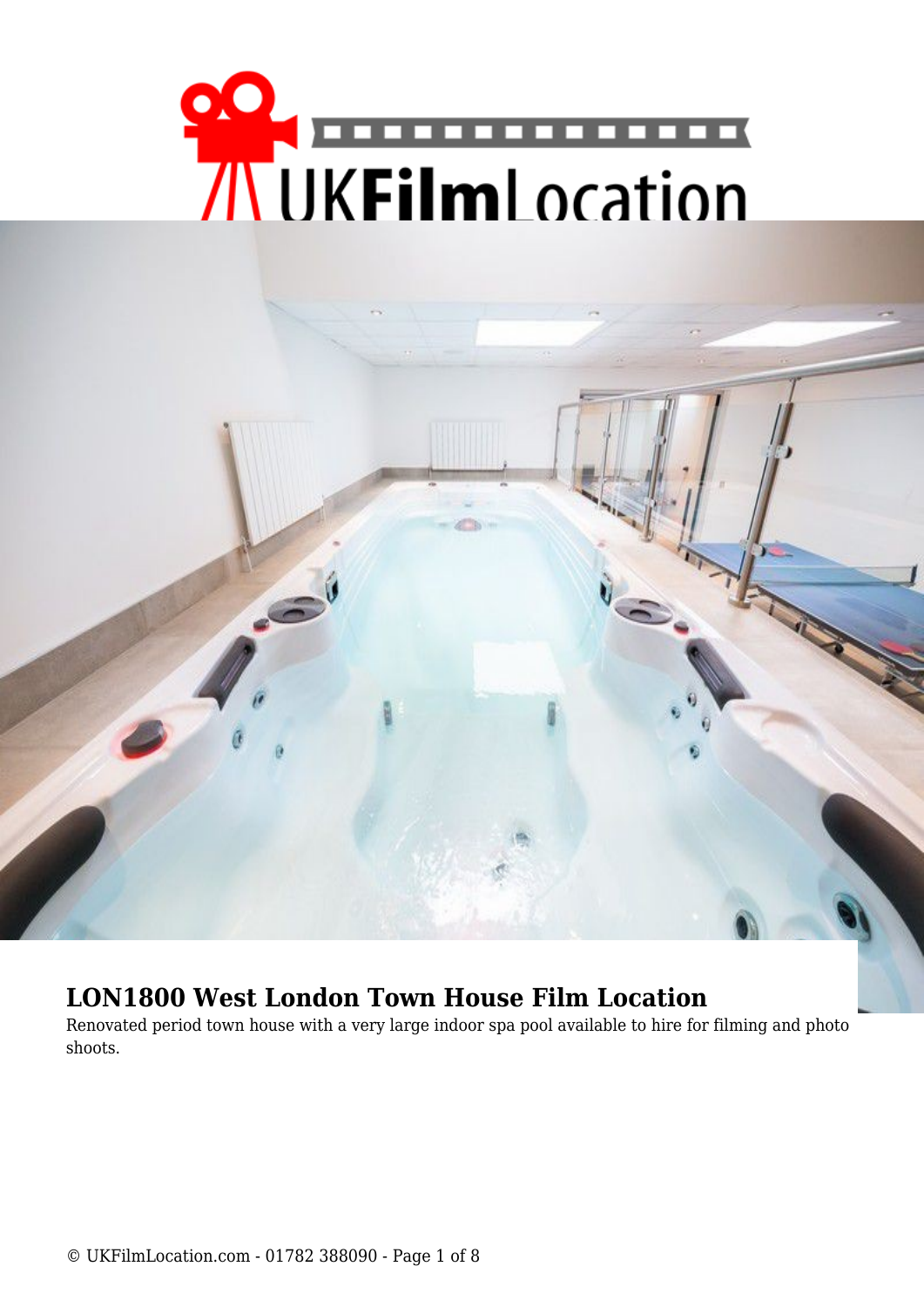# **LON1800**

## **West London Town House Film Location**

Renovated period town house with a very large indoor spa pool available to hire for filming and photo shoots.



**Location:** South West London, London, United Kingdom **Within the M25:** Yes **Categories**: Period Houses | Town Houses | Designer Contemporary

### **Features:**

| <b>Bathroom Types</b>                                  | <b>Bedroom Types</b>                                                                             | <b>Exterior Features</b>                    | <b>Facilities</b>                                                                   |
|--------------------------------------------------------|--------------------------------------------------------------------------------------------------|---------------------------------------------|-------------------------------------------------------------------------------------|
| • Modern Bathroom<br>• Shower Room                     | • Double Bedroom<br>• Spare Bedroom<br>$\bullet$ Teenager's<br>Bedroom                           | $\bullet$ Back Garden<br>• Front Garden     | • Domestic Power<br>• Green Room<br>• Internet Access<br>• Mains Water<br>• Toilets |
| <b>Floors</b>                                          | <b>Interior Features</b>                                                                         | <b>Kitchen Facilities</b>                   | <b>Kitchen types</b>                                                                |
| $\bullet$ Carpet<br>• Real Wood Floor<br>• Tiled Floor | $\bullet$ Furnished<br>• Period Fireplace<br>• Period Staircase                                  | $\bullet$ Breakfast Bar<br>$\bullet$ Island | • Cream & White<br>Units<br>• Kitchen With<br>Island                                |
| Parking                                                | <b>Rooms</b>                                                                                     | <b>Views</b>                                | <b>Walls &amp; Windows</b>                                                          |
| • Driveway<br>• On Street Parking                      | • Dining Room<br>• Games Room<br>$\bullet$ Hallway<br>• Home Cinema<br>• Indoor Swimming<br>Pool | • Residential View                          | • Bay Window<br>• Large Windows<br>• Painted Walls<br>• Skylights                   |

Lounge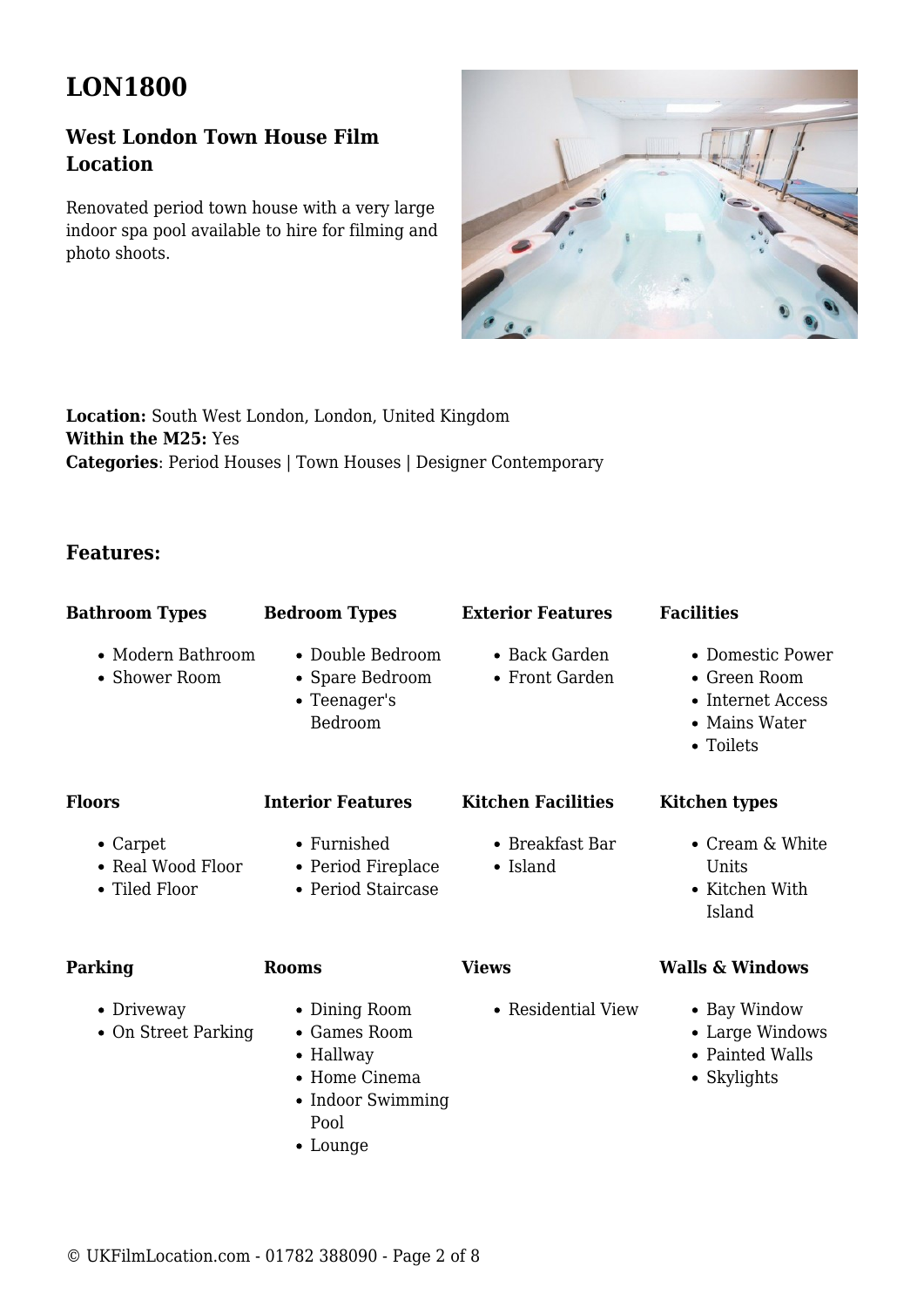### **Interior**

-large lounge with white painted walls, real dark wood floors, cream sofa, period fire place and a chandelier

-dinning room with white painted walls, real dark wood floor, oval wood table, black modern chairs and period fire place.

-cinema room and games room -large indoor  $\hat{A}$  hot tub and a large area with a table tennis -3 double bedrooms -modern family bathroom and a seperate shower room -linked with LON1801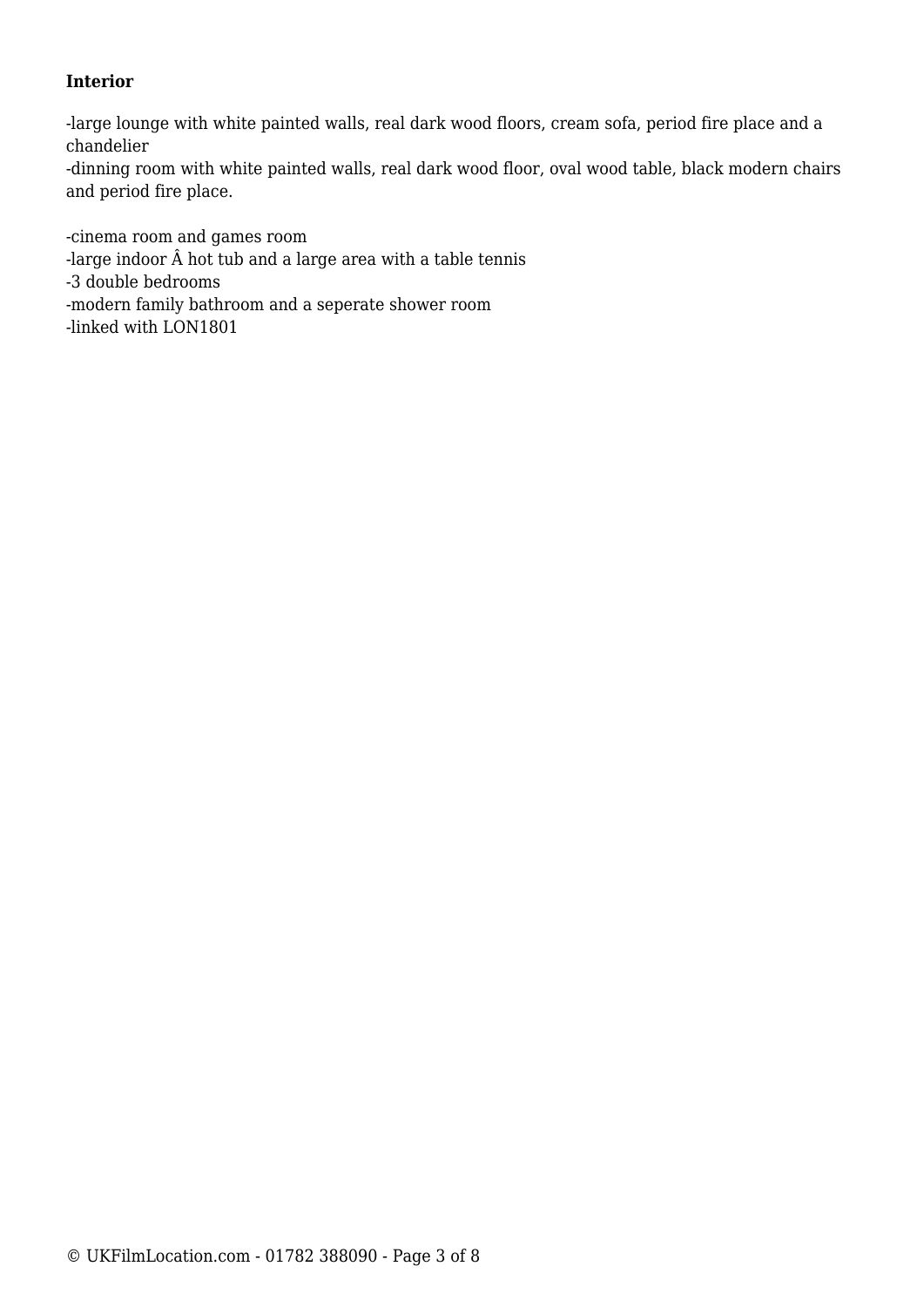









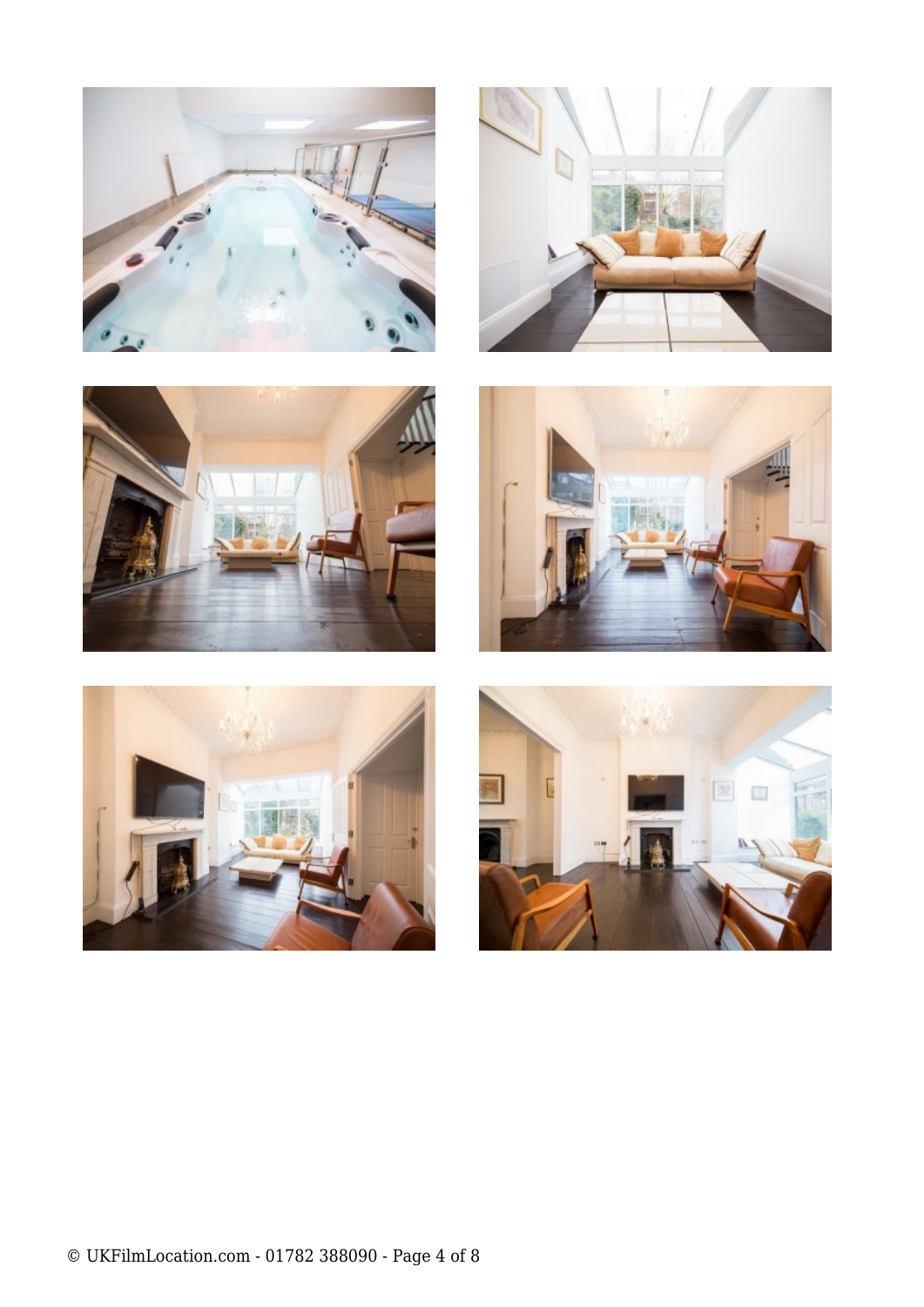









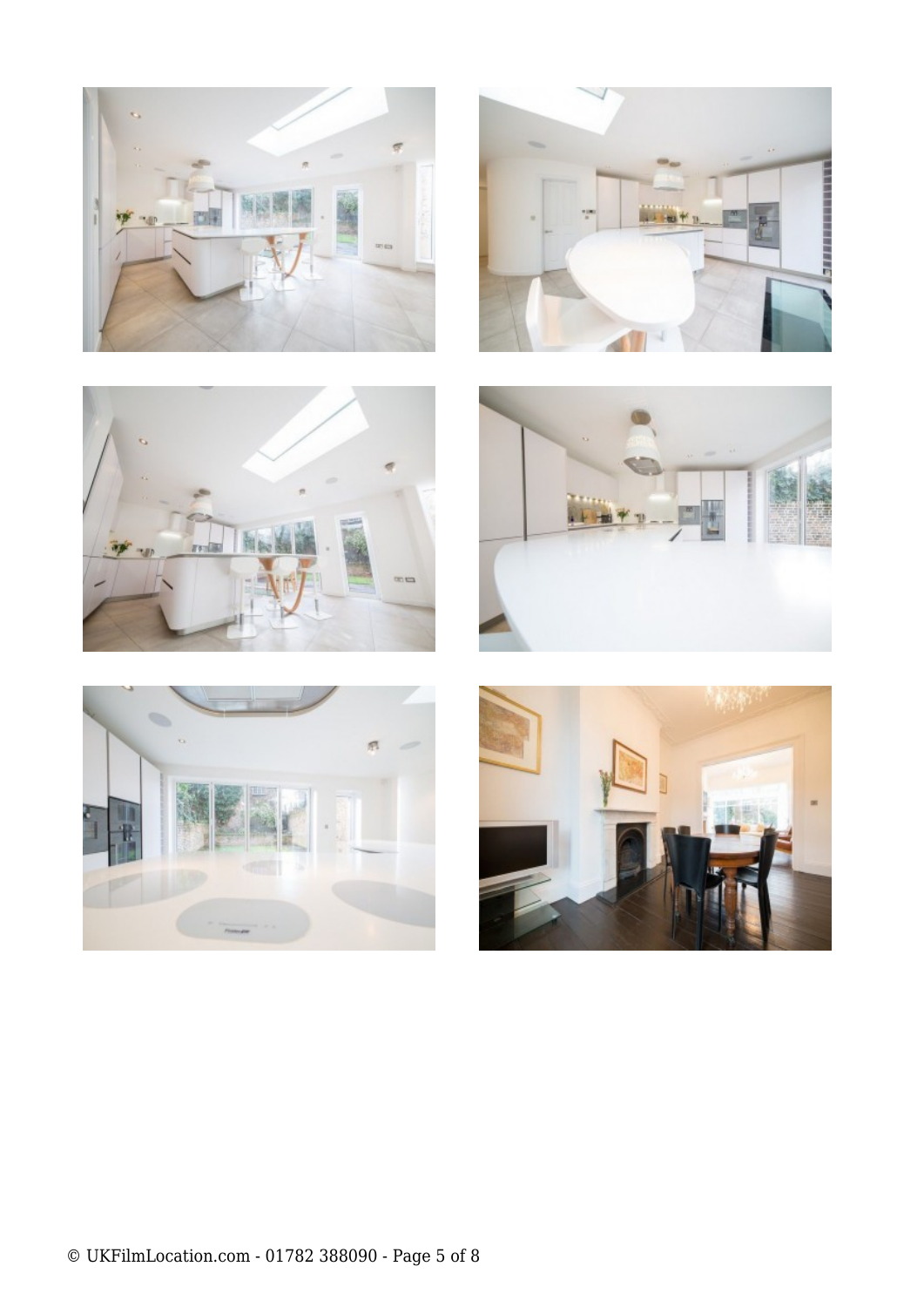









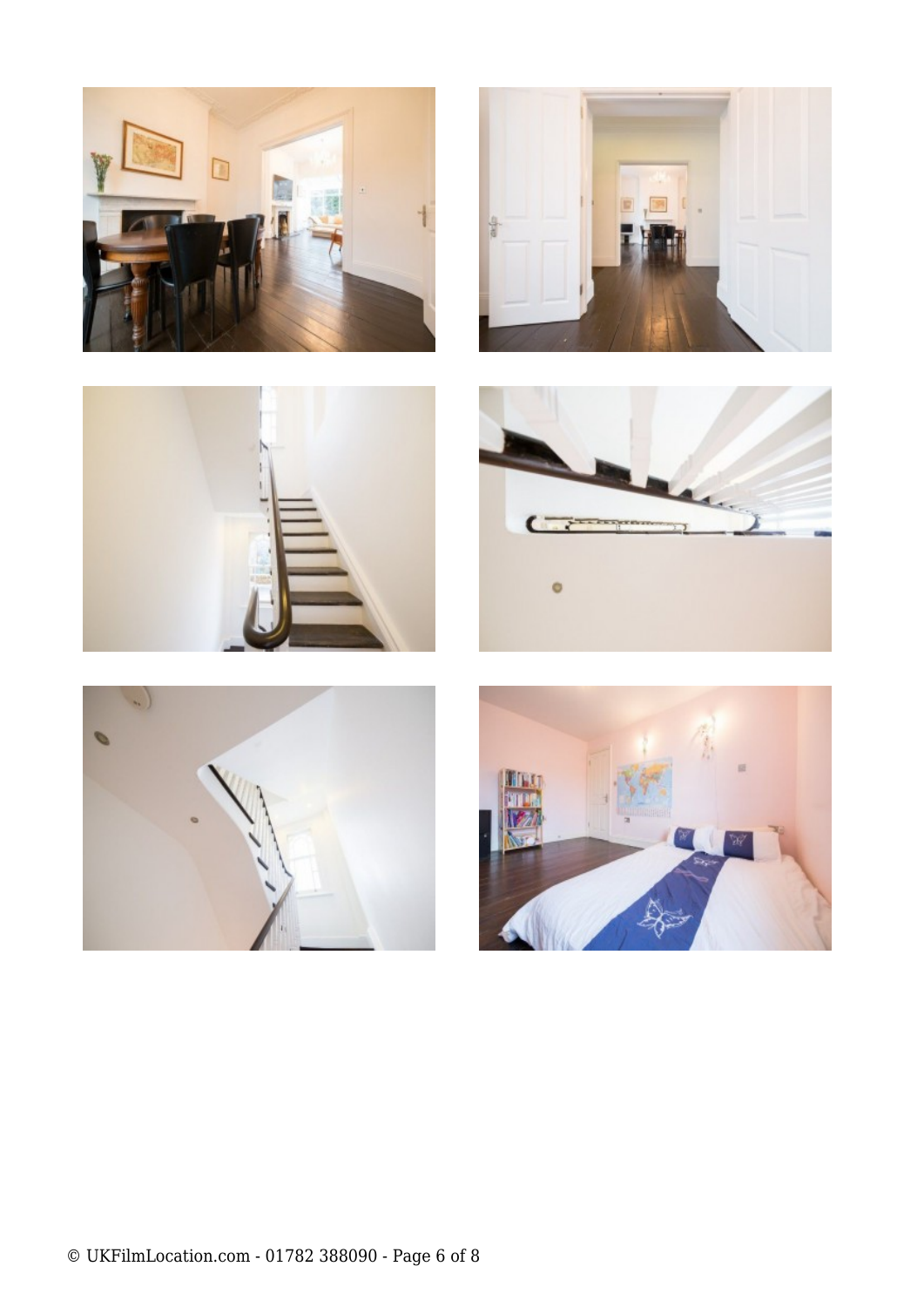